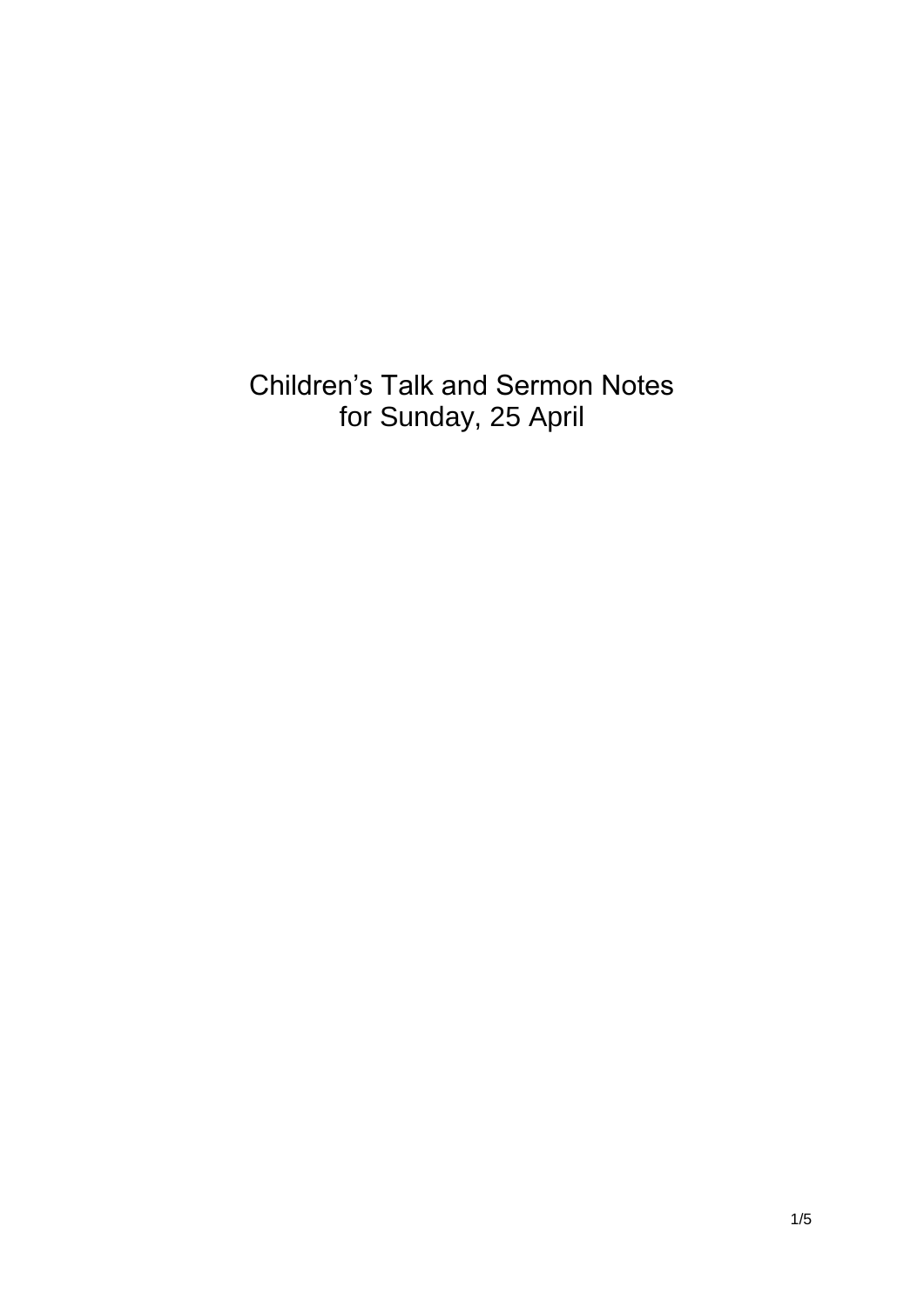## Children's Talk: Compelling

What can you make other people do? It's frustrating when other people, especially young people, don't do what you want them to do. Sometimes they just don't want to, other times they don't know how. It is tempting to then make them do things your way. But that doesn't really work. You cannot go into someone's mind and make them understand things the way you understand them, even if it seems like a really good thing for them to do.

The Lord described something similar in the Old Testament. There was a law that if someone owed you what is called a pledge, you could not barge into their house to take it:

When you lend your brother anything, you shall not go into his house to get his pledge. **<sup>11</sup>** You shall stand outside, and the man to whom you lend shall bring the pledge out to you. **<sup>12</sup>** And if the man *is* poor, you shall not keep his pledge overnight. **<sup>13</sup>** You shall in any case return the pledge to him again when the sun goes down, that he may sleep in his own garment and bless you; and it shall be righteousness to you before the LORD your God. (Deuteronomy 24:10-13)

Imagine how frustrating and unfair that would feel! You would have to stand outside, demanding to be given what you were owed, but you were not allowed to force your way in to take it. I imagine that sometimes people would get so angry they would break this rule and do it anyway.

We sometimes feel the same way about other people's minds. We think they need to think a certain way, and we have to go in and force them to think that way. But the Lord is saying we cannot do that. No matter how frustrating it is, you need to remember that you cannot control anyone else.

So what can you do? Well, in the Old Testament law, the person would have to stand outside the house and call to the person within, and try to convince them to come out to give them what they were owed. This is a good picture for us to remember: we cannot force anyone to think a certain way: what we can do is talk to them, reason with them, encourage them, and try to teach them. Sometimes, many times, they will not listen to us. It takes time for people to change their mind.

But if we are patient, and remember not to cross that boundary, people will start to hear us. People mature, and become more thoughtful, and if given time, will change on their own. It can take time, even years! But that is the only way that a change means something. If we let people come to that change on their own.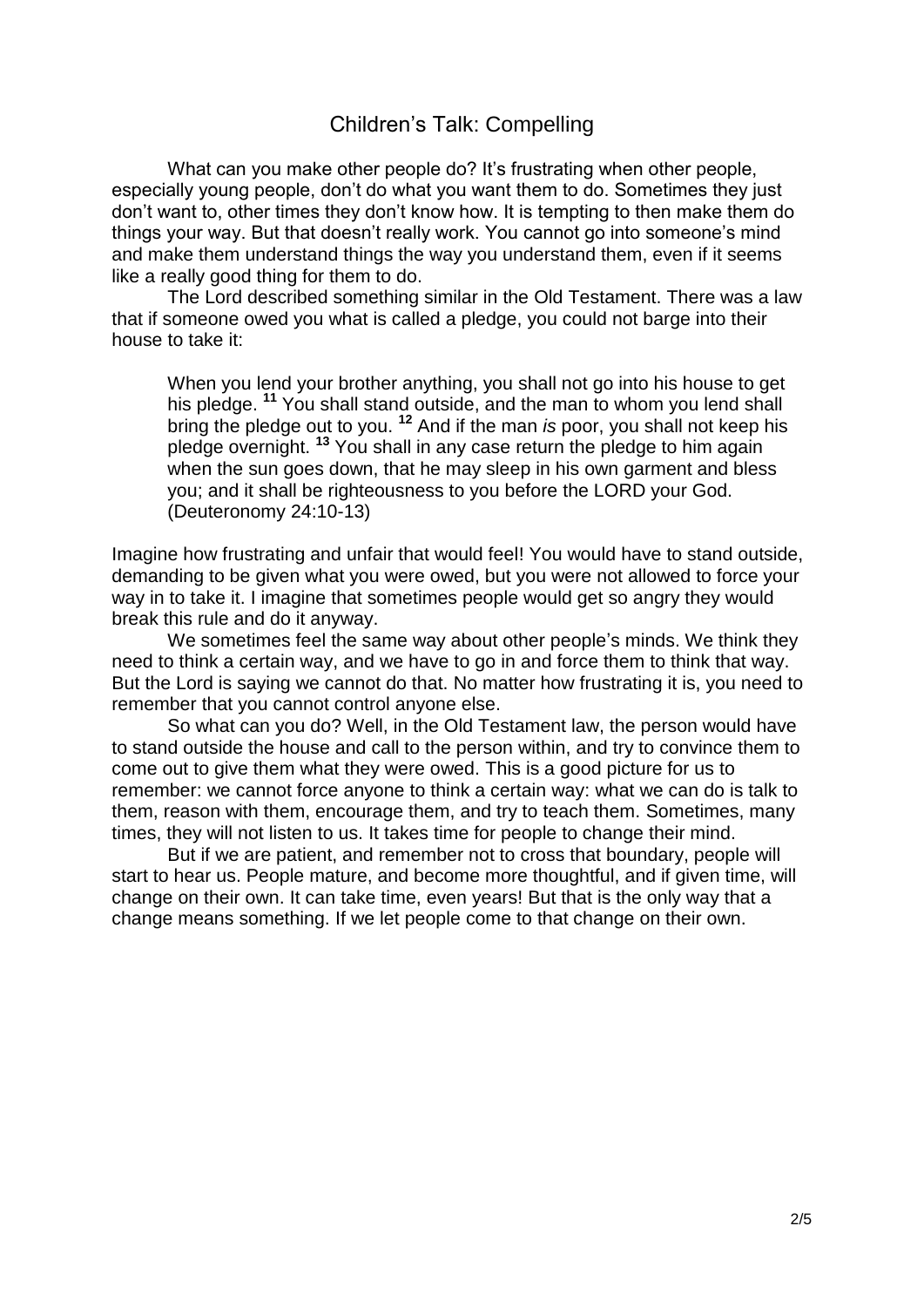## Education, Part 3: Learning the Lord's Way

A Sermon by Pastor Joel Christian Glenn 25 April, 2021

This is part 3 of a series on Education. Now Malcolm and I did a fair amount of planning, but I noticed after the second sermon that a pattern had developed that we had not quite intended: I talked about the why of education, and Malcolm talked about the what of education: Why do kids need education, and why is New Church education so important? Because without it we would rapidly degenerate and fall away from the Lord. And what actually is education? Malcolm answered that it is an opening of a path from somewhere deep within, in spite of the appearance that we start with superficial things and work our way deeper. This pattern of first why, and then what, got me thinking about the how of education, which will be the topic today. How do you get another person to know the things that you want that person to know? In short how do people learn?

This is a massive question. I cannot possibly answer it in a single sermon. Nor am I going to go right down to the level of strategies for teaching. But it is worthwhile to spend time thinking about how learning takes place. These principles apply not only to children but to anyone and everyone. If you want to learn, or you want to get someone else to learn, this is how you need to do it.

I think most of us are past the idea that we can just force people to learn at gunpoint, but maybe not as much as we would like to think. Many internet debates are not too far off from what takes place on the playground, as one side tries to yell the other side into submission. How do you not get something so obvious?! Let me say it again but in ALL CAPS this time!! We get that this tactic does not actually work, but why not? If learning is just about getting information into someone's head that it does kind of seem like just shouting it at them would do the trick. And to an extent, it actually does: the problem is that it comes out again just as fast. If learning is to have any significance it has to be able to stick.

This is where we go deeper, past just rote memorization, to the part of a person that actually enables learning. Learning, true learning, has its origin in the heart, not the mind. The Teachings of the New Church use the example of preachers to show this:

[Preachers] say that they speak not of themselves but by the spirit of God, and that every truth, like every good, comes from God. They can, indeed, speak the Word, and convey it to the understanding of many; but they cannot introduce it into anyone's heart, and what is not in the heart perishes in the intellect. (By the heart we mean a person's love) (*Divine Providence* §172)

Here, right now, I am, trying to teach you something. And hopefully my words are going into your ears, and maybe even you get what I'm saying. But if there is no affection of the heart in response, it will just go in one ear and out the other. The mind cannot learn if the heart doesn't want to. And you cannot control someone else's heart.

The Word shows a wonderful example of this in the contrast between how learning happens in the Old and New Testament. In the Old Testament, God's laws were proclaimed under threat of death and destruction, given from Mt. Sinai in the midst of miraculous thundering and clouds. And within a month of such miracles, the people were already worshipping a golden idol. In the New Testament, on the other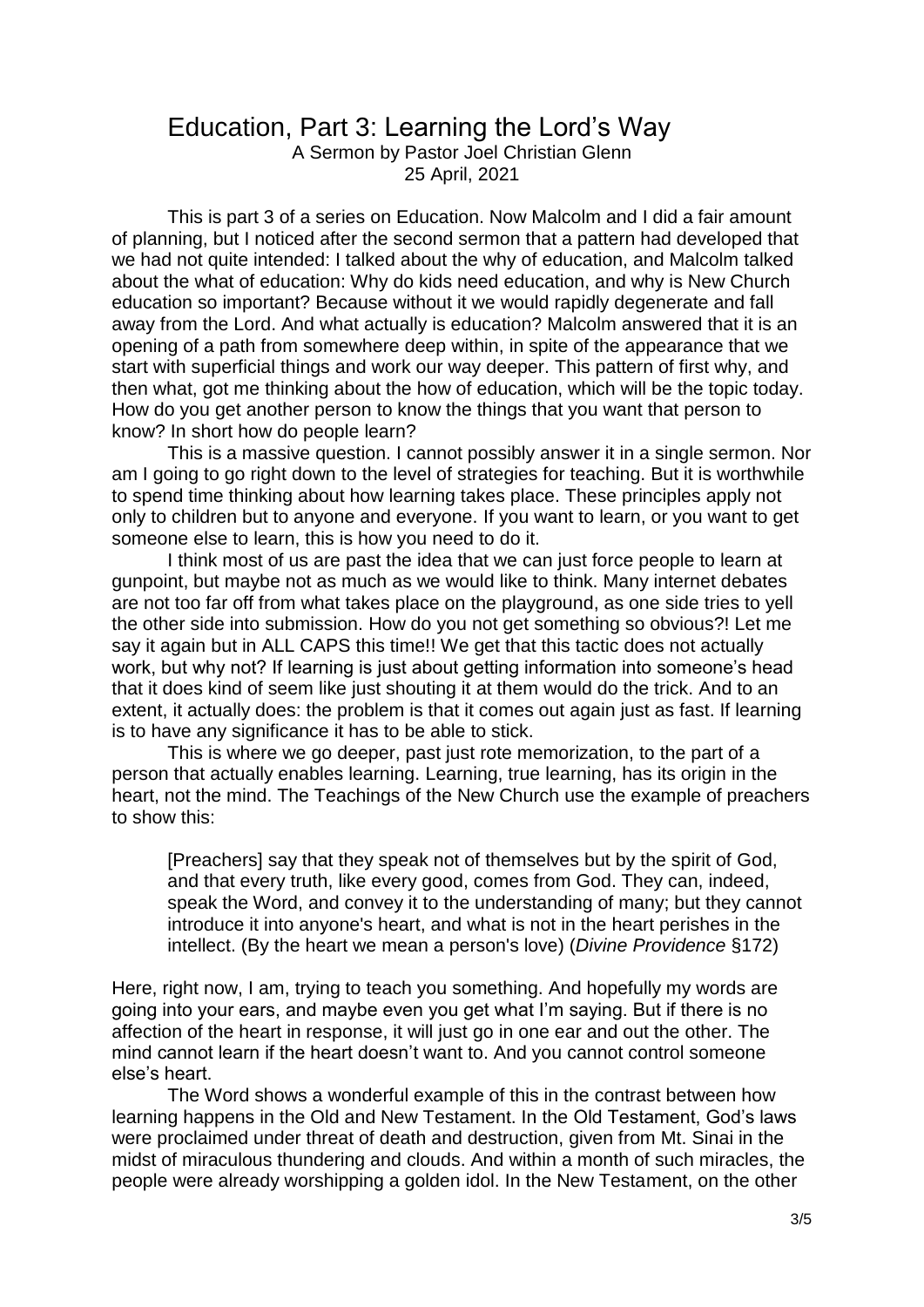hand, Jesus did not compel or threaten. He told stories; He gave hope; He touched hearts; and yes, at times, He was blunt and clear and fiery in declaiming against the Pharisees; but even then, He did not threaten them. He stirred people's affections, and taught them not just from the mind but from the heart.

The application to children learning is clear: if you want children to learn, so that they can grow and succeed, and open that pathway up to the Lord, the learning has to stir some affection within them, some desire to learn. This truth is obvious when you think about it. There are some kids who hate school and do abysmally on tests; and yet can memorize the names and statistics of all the Pokémon. In my own case, I remember at one point in my childhood knowing an immense amount about history, not because of history class, but because of Age of Empires II, a computer game. When the desire is there, the learning follows. This is also what makes the job of a teacher so hard: she cannot just spout off facts to a captive audience: she must find ways to engage her students, to inspire them, to motivate them, to tap into their innate curiosity and draw it out. It's more of an art than a science.

To some people this kind of education sounds like entertainment, and at times it can be. Having fun is a great way to stir a child's desire to learn. But it can just as easily come in other types of affection: inspiring pride in one's work, for example, pride in a job well done. Being given a difficult but doable challenge can elicit excellent learning. Some people need to be pushed to do things they don't think they can or don't think they want to, and there is pleasure in discovering that in fact they can do it, or even enjoy doing it. Affection doesn't just mean enjoyment. It means that the child, from some inner feeling, is choosing to engage.

This does not just apply to children: it applies to you and me just as much. And what started as a way of learning facts in childhood becomes a way of learning truth as an adult. I'm sure that there are people in your life you think are wrong about something important. They do not accept some spiritual truth, and you can see that it is hurting them. The temptation is to rationally explain your points, or else badger them into believing as you do, which in turn makes them defensive. But what if you recognized they will only accept the truth from you if there is some inner desire for it? Without that affection, no amount of reasoning on your part will budge them. So consider, what is it that they want? What is motivating them to hold on to their beliefs? What would motivate them to let go of it? What would stir them into action or inspire a change of heart? You cannot guarantee that you will change their mind even then; but it is the only chance you have of possibly having that impact.

The flip side of using affection to teach and to learn is that compulsion cannot be used: freedom is an essential element of affection and ownership of what is learned. The Teachings of the New Church explain that in spite of appearances to the contrary, we simply cannot force someone to think a certain way:

Everyone knows, moreover, that no one can be compelled to think what he is not willing to think, or to will what he decides not to will, thus to believe what he does not believe, and absolutely what he is not willing to believe, or to love what he does not love, and absolutely what he is not willing to love. For a person's spirit or mind has complete freedom in thinking, willing, believing and loving. It has this freedom owing to influx from the spiritual world, which does not compel (for a person's spirit or mind is in that world), and not to influx from the natural world, which is not admitted unless the two are in harmony. [2] A person may be forced to say that he thinks and wills this or that, or that he believes and loves this or that; but if these are not or do not become